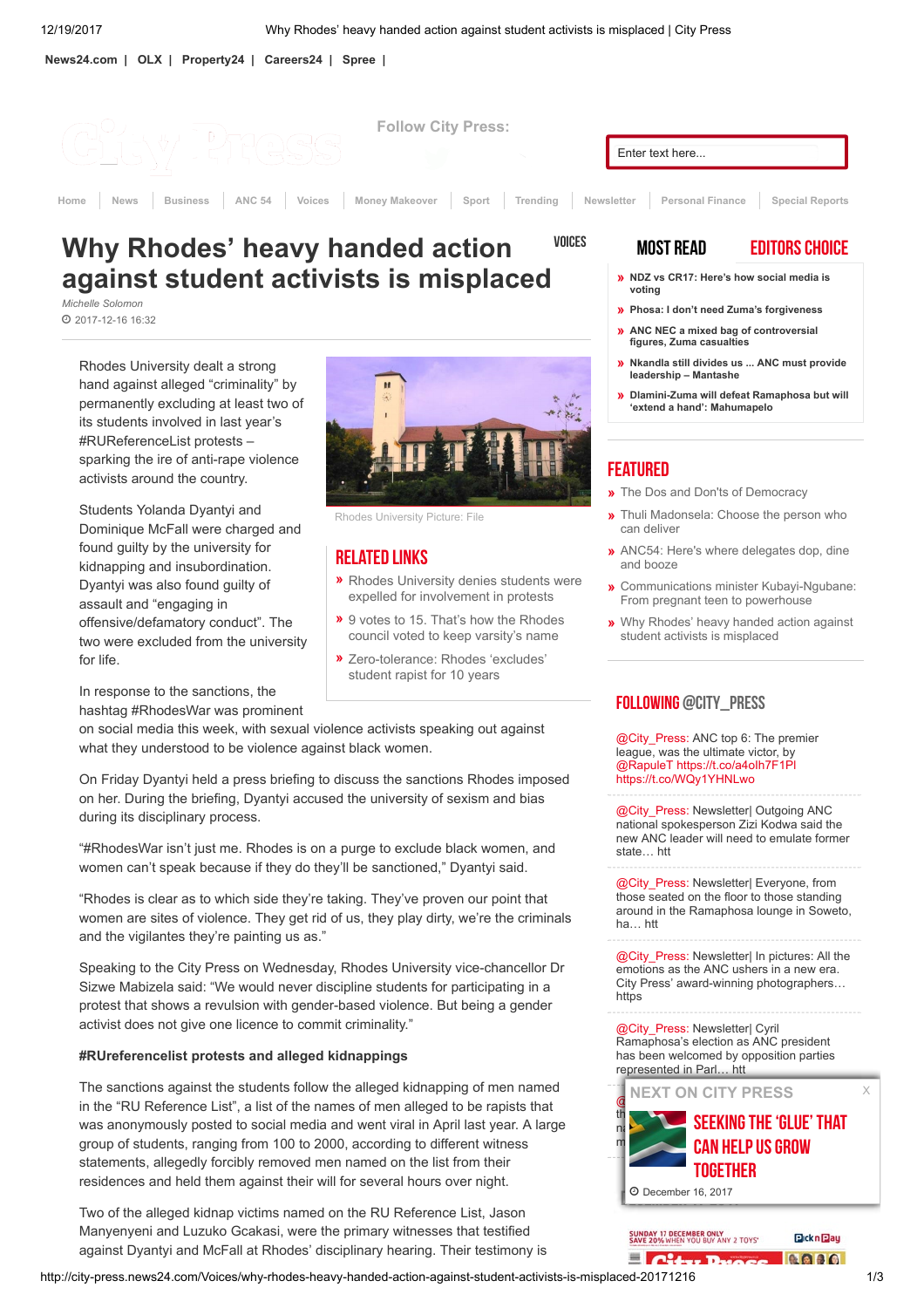12/19/2017 Why Rhodes' heavy handed action against student activists is misplaced | City Press

 $\mathbf{C}$ Manyenyeni and Gcakasi named Dyantyi and McFall as two of the leaders behind [News24.com](http://www.news24.com/) | [OLX](https://www.olx.co.za/) | [Property24](https://www.property24.com/) | [Careers24](https://www.careers24.com/) | [Spree](https://www.spree.co.za/) |

a "mob" that apparently kidnapped them.

Both women were found guilty of insubordination for allegedly refusing to abide by instructions from Mabizela to release Manyenyeni. The student was later released following the arrival of the South African Police Services and subsequent negotiations.

Dyantyi was found guilty of assault for allegedly grabbing Manyenyeni by the shirt, pushing and shoving him, as well as spitting on him. She was also found guilty of "conduct that was defamatory/offensive" for calling another student, Buchele Madikizela, a rapist on social media.

As part of the university's sanction against them, Dyantyi and McFall have also had their academic transcripts endorsed with the words "conduct unsatisfactory", with a list of the alleged crimes the university deemed them guilty of committing.

"No institutions will accept someone who has been banned for life, accused of kidnapping, all because we protested rape culture and were insubordinate to the vice-chancellor," Dyantyi said.

In addition to the students' exclusion and endorsement on their academic transcripts, Rhodes University also will not accept external credit towards their degrees. This effectively means that McFall and Dyantyi, both final year students at Rhodes this year, will never be able to graduate with the degrees that they have been studying toward at the university.

Dyantyi refuted suggestions that she and other activists were found guilty of common law crimes in a court of law.

In a statement issued by the university on December 13, Rhodes said: "The 'illegal actions' for which the students were excluded from the University were found by the [Eastern Cape High Court in Grahamstown], in a separate action, to have made 'serious inroads into the rights and liberties of others'."

The university students appealed to the Supreme Court of Appeal and Constitutional Court, but lost these challenges.

The university is referring to court hearings relating to the April 2016 interim interdict Rhodes sought against the protesters. In November 2016, a motion was heard in the Eastern Cape High Court in Grahamstown as to the validity of the interdict, and whether it should be finalised. While the court heard evidence regarding alleged "illegal actions" committed by the protesters, it could not make a ruling on the activists' guilt.

After considering more than 1153 pages worth of affidavits and supporting papers, Judge Murray Lowe did say in his ruling that he believed Dyantyi was "involved to a substantial extent" with the kidnapping of the male students.

"I accept on a proper approach to the papers that she was involved to a substantial extent in the unlawful activities surrounding the kidnapping of Mr Manyenyeni and Mr [Yuyo] Myoyo [another student allegedly kidnapped], undoubtedly the most serious of the transgressions threatening the safety and physical freedom of the two men and no doubt causing them extreme stress and fear."

Lowe expanded on the purpose of the interdict hearing: "Motion proceedings such as this are not designed to resolve factual disputes. [...] In the absence of special circumstances they are not used to resolving [sic] factual issues because they are not designed to determine probabilities."

McFall isn't ever named in the high court's ruling.

#### Alleged procedural flaws in disciplinary process

The Socio-Economic Research Institute (Seri) represented Dyantyi at her disciplinary hearing, and said it believed the sanction against Dyantyi to be unlawful. This was the result of a number of procedural flaws in the disciplinary hearing process, according to Seri's director of litigation, Nomzamo Zondo.



# NEWSI FTTERS

SA's best political analysis into your inbox

Enter your email... [GO](javascript:void(0);)